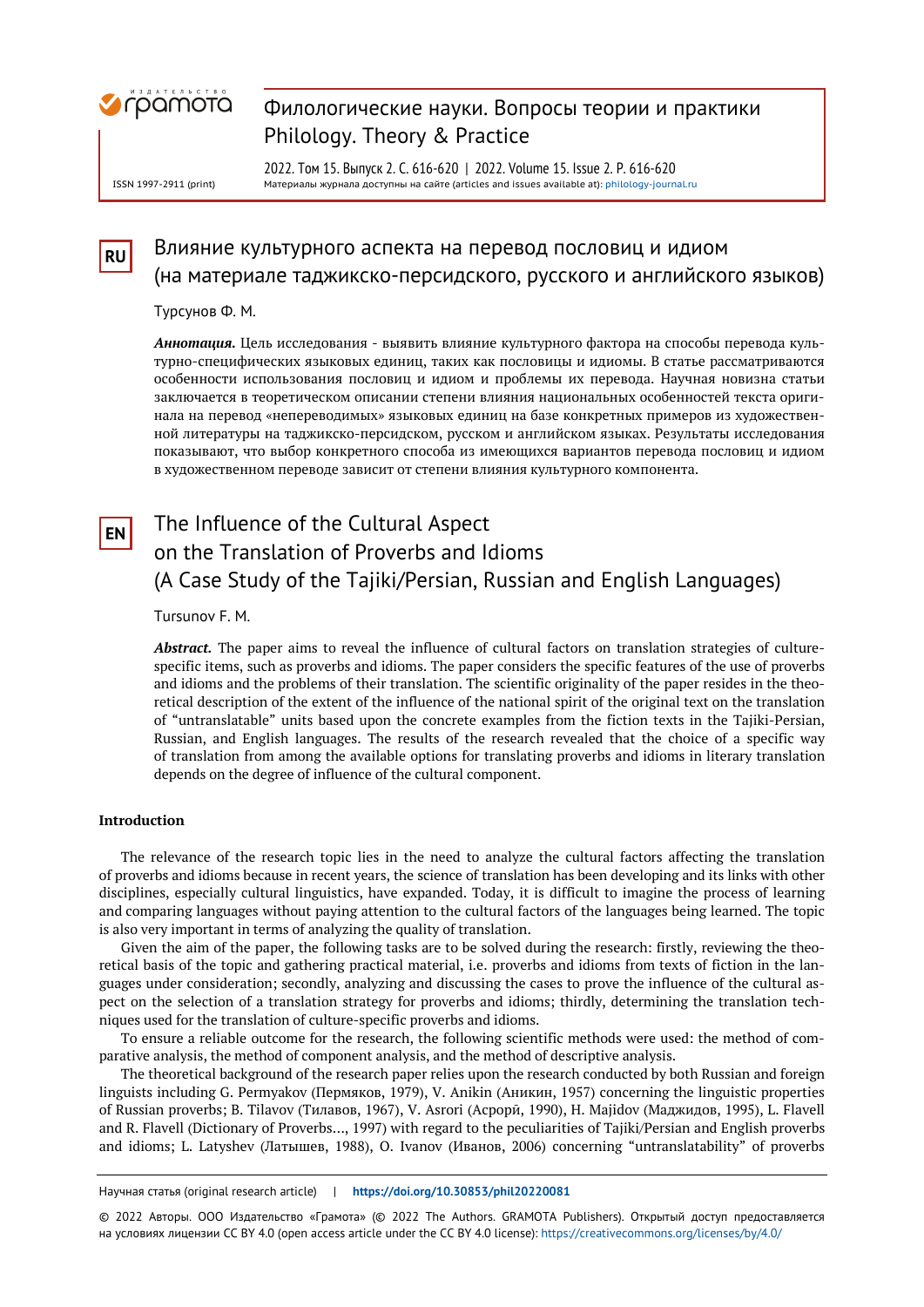and idioms; A. Fyodorov (Федоров, 2002), S. Vlakhov and S. Florin (Влахов, Флорин, 2009) concerning the translation strategies of proverbs and idioms as well as Ya. Kalontarov (Калонтаров, 1989) in terms of Tajiki/Persian – Russian interlanguage correspondence of proverbs. In addition, the works by S. Ter-Minasova (Тер-Минасова, 2008), I. Osmanova (Османова, 2007) contributed to the analysis of the language units, i.e. proverbs and idioms, in terms of the cultural aspect.

The practical value of the research paper consists in the fact that the obtained results can be used in the translation process with the languages in question, as well as in the teaching of such subjects as comparative linguistics, translation theory and practice, and special courses in translation of proverbs and idioms.

Proverbs and idioms serve as the material of the paper due to the following reasons: a) proverbs and idioms are the language units closely connected with the speakers' cultural life; b) proverbs and idioms have no direct equivalents in other languages; proverbs and idioms play a crucial role in the process of fiction translation.

The Tajiki/Persian, Russian and English languages have been chosen for a case study in this paper because: a) there are many fiction books translated from English into the Tajiki/Persian languages via the Russian language and no researches conducted with regard to the quality of their translation; b) there is a number of Tajiki/Persian works of fiction translated into English through the Russian language and little research conducted to evaluate the translation quality of the works; c) there are many Tajiki/Persian fiction works translated into Russian and again, there is little work done to evaluate the quality of the mentioned translations; d) the author specializes in these languages.

#### **Results and discussion**

It should be noted that new sciences and specialties, such as cultural linguistics and intercultural communication, were introduced in the 1990s in connection with the study of foreign languages, comparative linguistics, and translation theory. Indeed, at present, the cognition of the descriptive features of translation as a special type of speech is considered in connection with the functions of an intercultural nature in terms of various sciences, including cultural linguistics, sociolinguistics, and psycholinguistics. Most Russian and foreign linguists believe that the psychological and cultural aspect of human life is very clearly observed in language and speech.

Language, undoubtedly, acts as an expression of conscious spiritual and psychological states. According to many scientists, translation is a type of speech activity and at the same time it has certain stages of implementation of a psychological nature.

It should be born in mind that at present, the methodological foundations of typological, comparative-historical, and comparative linguistics are often involved in solving the issues of translation, interlanguage communication, intercultural communication, and cultural linguistics. For example, following the study of comparative cultural linguistics at the lexical and phraseological levels, comparative studies at all linguistic levels are reasonable and appropriate: not only in vocabulary and phraseology but also in paremiology, text linguistics, discourse, and many areas of linguistic science.

The topic we are considering also relates to the problem of non-equivalent vocabulary. Among other nonequivalent units, there is a group of proverbs specific to the nation, directly related to its national character and reflecting concepts, objects, realities, and phenomena of life. Such units, in terms of the way of expression, do not have direct equivalents in other languages. Proverbs and idioms are inherently national products.

In recent decades, the issue of non-equivalent words has acquired particular relevance, because when it comes to equivalent linguistic units, the comparative study of the languages under consideration and the solution of a number of translation problems is relatively smooth. At the same time, the difficulties in this direction arise mainly in connection with the "non-equivalence" of individual linguistic units of the languages. There are numerous examples of a special study of this issue in Russian and foreign linguistics since the middle of the XX century.

According to L. K. Latyshev (Латышев, 1988, p. 24), the lack of equivalence is due to two reasons. The first and main reason is that a certain phenomenon or concept, well enough known to the native speakers of the original language, is reflected in the lexical system, but it is not known or little known to the native speakers of the target language and is not reflected in the lexical system of those speakers. The author defines this category of nonequivalent vocabulary as realia. He classifies them as phenomena or objects that are specific to the material and spiritual life of a particular group of speakers. The non-equivalent words of one language, including realia, are not available in other languages. According to the researcher, the second reason is a difference in the speakers' worldview. The causes of non-equivalence are also discussed in the works of the famous scholar of translation theory A. O. Ivanov (Иванов, 2006). He believes that "traditionally, the other reasons for classification of non-equivalence include: the absence of an object, a phenomenon in the life of the people of the language being translated (material non-equivalence), the absence of an identical concept in the translated language (lexico-semantic non-equivalence) and difference in lexical and stylistic characteristics (stylistic non-equivalence)" (p. 82).

In foreign literature, there are many theoretical works that consider the issues of non-equivalent words. This term is known as "the translation of cultural elements" or "the translation of culture-bound items". The point is that in the majority of cases, it is the cultural element that groups the language units into the category of nonequivalent words because the notion of "culture" seen in the research work of Peter Newmark (1988) "in a broad sense includes different peculiarities of a historical, political, and social nature of a people that should undoubtedly be translated truly into the target language" (p. 78). Peter Newmark attaches the same importance to both linguistic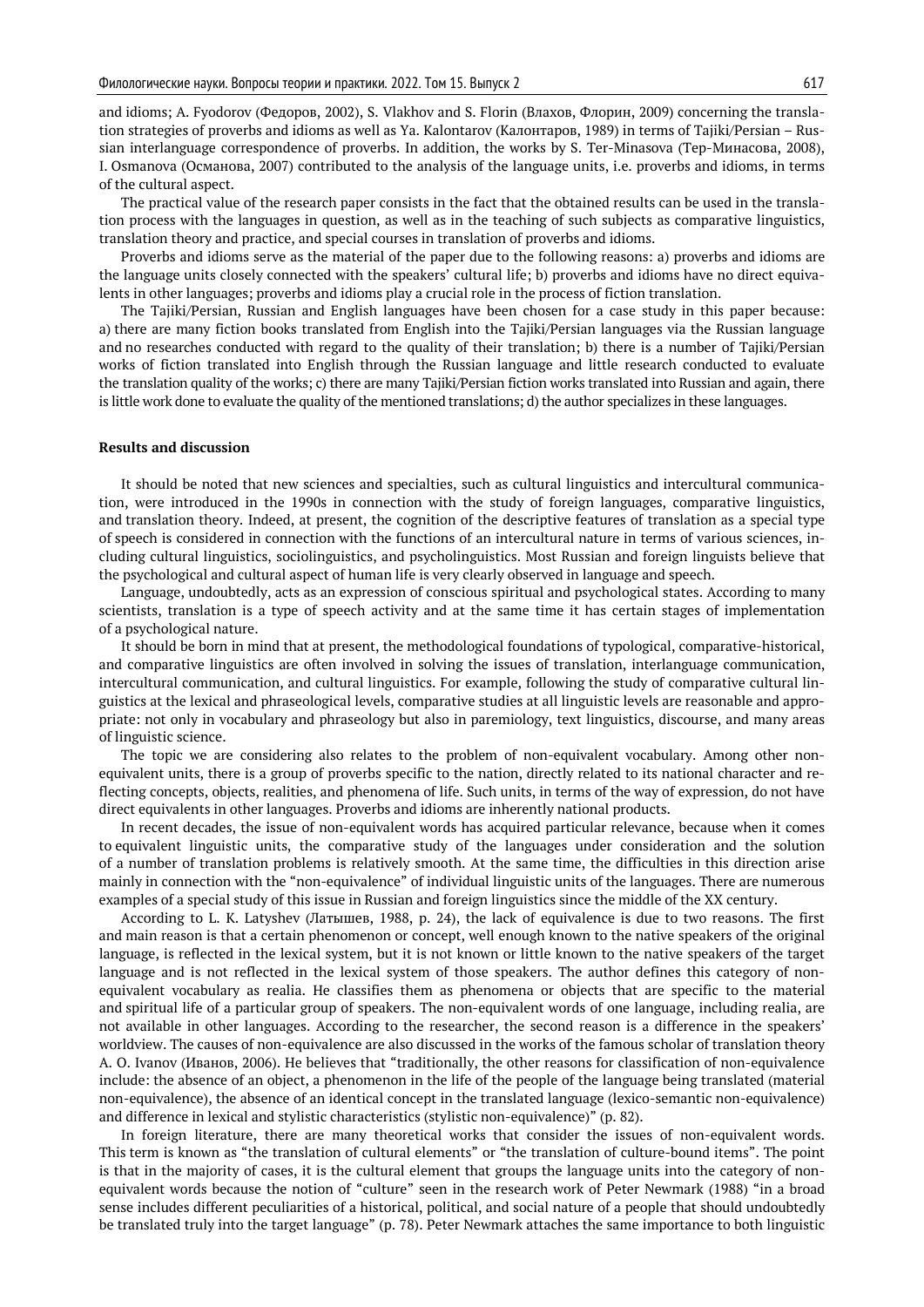and cultural difference between the source language and the target language and he concludes that "the difference in the culture can cause much more serious problems than the difference in the language structure" (p. 78).

Undoubtedly, the causes of non-equivalent words determine their categories and varieties and, on the other hand, the analysis and interpretation of the main types of non-equivalent words can contribute to the rational and correct identification of the causes.

It is reasonable to consider this question based upon literary texts and their translations because it is in literary works that these units are manifested comprehensively and, figuratively speaking, become more "national". It is those wealth, national heritage, and philosophical features that are expressed in fiction by means of proverbs and phraseological units. They confirm the necessity and urgency of solving the problem of preserving the national color in the process of translation.

Now we will analyze the examples.

Among our examples, there are proverbs that directly relate to the peculiarities of the culture and life of the people, the translation of which requires a special approach by the translator.

Мегуянд, ки дар мунди об хурдани кулол барин, дар идораи меъмории онхо нихоят чой танг аст, шароити бобе *нест* (Муҳаммадиев, 1980, p. 46)*.* / *Гончар пьет воду из черепка* (Турсунов, 2006, p. 33)*.*

As you can see, both the form and the content of the proverb are preserved in the translation. To explain the meaning of this proverb in Russian the translator did not use the existing analogical units such as: «сам кузнец, а ножа нет» (literal translation (LT): he is a blacksmith but has no knife) or «сапожник (ходит) без сапог» (LT: the shoemaker (walks) without shoes; cf. the shoemaker's son walks barefoot), etc. (Калонтаров, 1989, p. 235). This approach to the translation of the proverbs of this group allows the translator to preserve the oriental specificity of the work, and the translator wanted to express the meaning of the proverb precisely through the categories of thinking of the eastern people.

Another example: *Бо якраҳа баҳс кардан – мушт ба даравш задан, мегӯяд мақоли халқ* (Муҳаммадиев, 1980, p. 80). The author Fazliddin Muhammadiev uses this proverb in several of his works. Here we analyze two cases. In the second case, the proverb takes the form «гирех ба бод задан» (LT: throw a knot in the air).

The translation into Russian: *Спорить с упрямцем – все равно, что бить кулаком по шилу* и *Спорить с упрямцем – все равно, что тюбетейкой ветер останавливать* (Турсунов, 2006, p. 33). In the first case, the proverb is translated verbatim and retains both the form and the content. In the second case, it seems to us that the translator has selected an appropriate strategy. The use of the word **тоқӣ** (toqi) – *a skullcap* in the second part of the proverb gives the work an oriental specificity. Although the word тоқй (toqi) is not used in the original text, the translator has made a creative approach toward translation problems, and, moreover, the result of the translation meets the requirements for preserving the national coloring.

One more example: *– Ман ҳазор бор ин корро кардан мехостам, аммо занони мӯйдарози ақлкӯтоҳ кабул намекунанд, «шумо Худоро ҳам фиреб медиҳед, Куръон нахонда пули моро мегиред» мегӯянд* (Айнӣ, 1961, p. 58). / But my wives – well, you know how the saying goes – *long of hair, short of mind.* They won't agree to such an arrangement (Aini, 1986b, p. 245).

The saying *зани мӯйдарози ақлкӯтоҳ* (LT: woman with long hair but short mind) is known in the East and describes human beings, mainly women, as illiterate and unintelligent. According to some, although some women have long hair and are beautiful, they are unintelligent. Of course, that adage was used in the past regarding enlightened women in order to demean their dignity. Perhaps, there existed or exists something like this view in Europe to use in the translation in this case. However, it was translated verbatim. It should be noted that the general content of the saying and its national identity are brought to the attention of the English reader. We can say that a modified literal translation has been applied here.

There are proverbial units with key words denoting national-specific realia. Each culture has its own wordsrealia, which do not have a direct correspondence in other languages. It should be remembered that concepts or different meanings may correspond in languages, but the means of their expression can be completely different.

For instance, a Tajiki-Persian phraseological unit «*ба дасти чап бархостан*» has its correspondences in the Russian and English languages: «*встать с левой ноги*» (LT: to get up by the left leg) and "*get out of bed on the wrong side*". The same meaning is expressed by three different words, such as **даст** (hand), нога (leg), and side. The word **даст** (hand) in the Tajiki/Persian language is associated with the religious traditions of the Tajiki-Persian speakers. Usually before going to bed Muslims among the necessary words of the corresponding prayers say: *хоб рафтан бо дасти рост, хезонӣ бо роҳи рост…* (LT: I go to bed with my right hand, I wish to wake up with my right hand).

Let us consider other examples. *Хайрият, ки дар байни мардум мақоли «гуфтаи муллоро куну кардаашро накун» нағз паҳн шудааст* (Муҳаммадиев, 1980, p. 185) (LT: Do as mullah says but not as he does). The translation into Russian: *Хорошо, что среди мусульман распространена пословица: делай так, как говорит мулла, но не делай так, как делает он* (Турсунов, 2006). As you can see, in the translation, there is an attempt of a literal translation of the proverb. For a more intelligible interpretation of the proverb in Russian, an analogy of this proverb exists in the Russian language: *У попа два языка: один – бога хвалить, другой – людей дурить* (LT: A priest has two languages: one is used to praise God, the other one is used to fool people). When interpreting, this Russian correspondence could be used taking into account the rapidity of the interpretation process and an intelligible understanding of the content of the unit. However, in this context, the translator did the right thing by taking into account the ideological content of fiction and its national and cultural factors, despite the fact that the translated version turned out to be verbose and deviates a little from the proverbial form.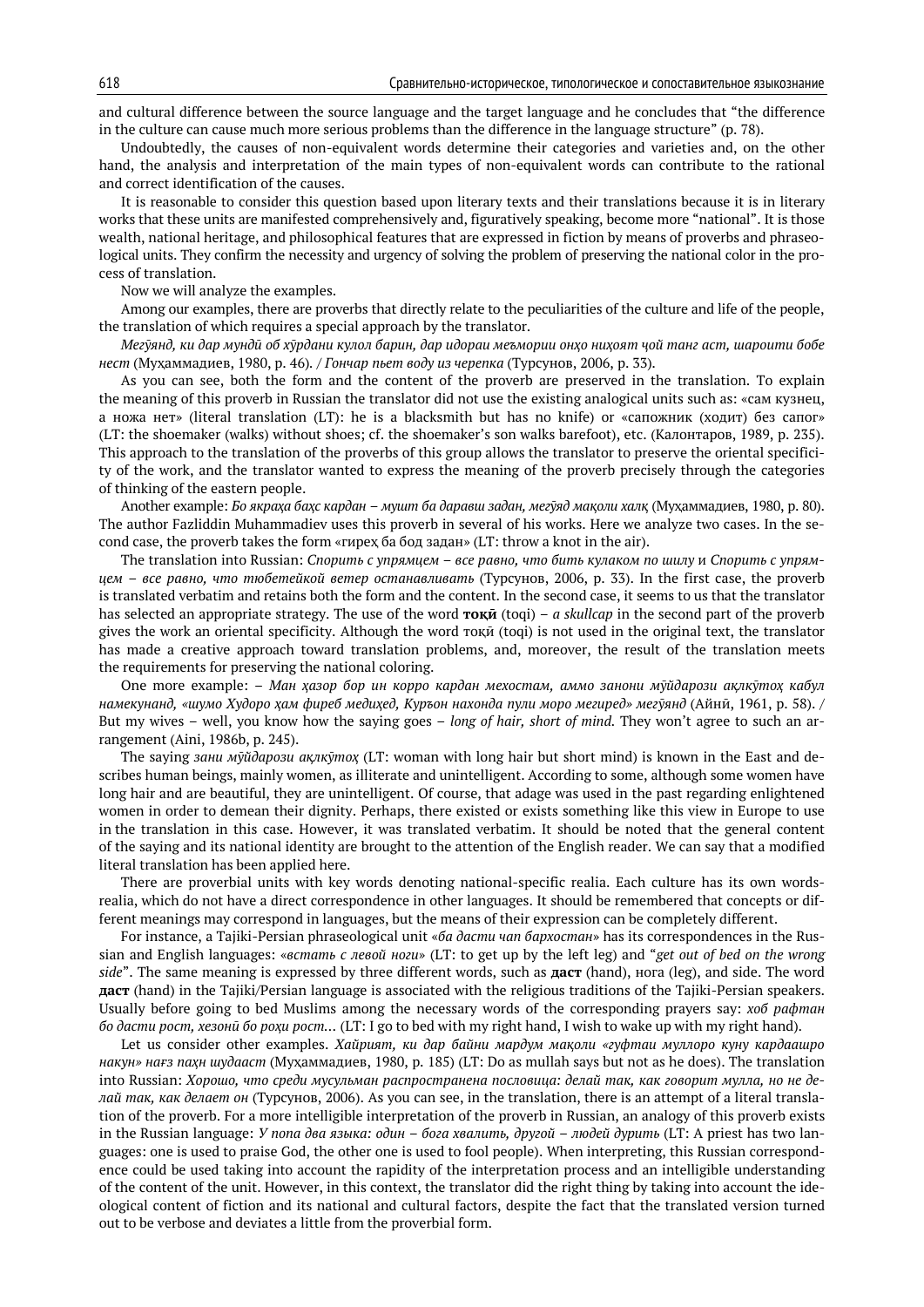Indeed, there are units that are not included in either the first or the second group we have discussed above, i.e. they have little to do with the national and cultural characteristics of the original text and in their form and content, they express a relatively universal concept. Some of them have no special cultural characteristics at all and belong to the group of equivalent linguistic units: *Ҳар кор вакту соат дорад* (Айнӣ, 1990, p. 36). / Всему свое время. / *All is good in its own time* (Aini, 1986a, p. 47).

For similar examples, ready-made correspondences on the level of equivalents and analogs are productively used. For instance: *Хато кардед, азизам. Ман на тарафдори ину, на талабгори он: Лаблабую каду – лаънат ба харду* (Муҳаммадиев, 1980, p. 65) (LT: You are wrong, my dear*.* I support neither this one nor that one. Both the beet and pumpkin are damned). For the Russian translation, an analog of the Tajiki unit in the Russian language is used: *Ошибаешься, милый! Я не заступаюсь ни за то, ни за другое: хрен редьки не слаще* (Турсунов, 2006, p. 35). Another example is: *Он чи ба шир омадааст, бо ҷон меравад, гуфтаанд* (Муҳаммадиев, 1980, p. 14) (LT: What comes with milk, goes out with the soul (death); cf. a leopard can't change its spots). The translation into Russian: *Правду говорят: горбатого могила исправит* (Турсунов, 2006, p. 35).

It is clear from the analysis of these translations that due to the relatively low level of connection between proverbs and the national-cultural elements of the native people, their choice of the translation option presented by the translators of the works can be considered correct and appropriate because the units of the original and the translation can replace each other regardless of the context. The examples of proverbs and their translations in the following sentences illustrate the above opinion: *инҳо монанди сагу гурба ҳамеша ба якдигар душман мебошанд ва ба болои устухон меҷанганд* (Айнӣ, 1961, p. 140). / *…they are natural enemies like dogs and cats and fight over every bone* (Aini, 1986b, p. 321). – *Ҳанӯз аз даҳонат бӯи шup меояд, аммо ту худро сисола мегӯӣ? – гуфт Қорӣ-Ишкамба* (Айнӣ, 1961, p. 127). / *You're still wet behind the ears, and here you are pretending to be thirty! piped up Kori-Ishkamba* (Aini, 1986b, p. 302).

As we know, the same proverb can be translated into another language in different ways. There are a number of factors that the translator takes into account when translating texts containing proverbs and phraseological units and in choosing a specific translation method in a particular case. One of the main factors when choosing the means of translating proverbs is precisely the presence or absence of national peculiarities and the cultural elements of the native speakers of the proverbs.

In the translation of proverbs, sayings, and phraseological units of a literary text, it is important to preserve two things: a) the national peculiarity of the unit of a proverb, saying, or phraseological unit, and b) the national peculiarities of the fictional text as a whole, as expressed by a proverb, saying, or phraseological unit.

#### **Conclusion**

Thus, the research findings show that the topic of the paper has an appropriate theoretical basis as reflected in the research papers, theses, and monographs by both Russian and foreign linguists and theoreticians of translation.

The translation of proverbs and idioms is of special importance in the translation process. As we know, one proverb or saying can have several translation options at the same time. However, the choice of a specific method in translation, especially in the translation of a literary text, depends on a number of factors, among which the cultural factor occupies a special place. The analysis of the usage of proverbs and idioms, as well as their translation techniques shows that to ensure a faithful translation, a translator needs to consider cultural elements and the specificity of the language units, such as proverbs and idioms, which have a critical effect on the selection of a concrete strategy of translation in a particular case or situation. Inattention in this respect by the translator does not favor a quality translation.

The analysis of translations using the example of a literary text shows that among the available methods of translating proverbs, sayings, and phraseological units from one language into another, taking into account the cultural factors, literal translation, and semantic translation are relatively productive methods. For proverbs that are devoid of special cultural elements and close to international units and concepts, it is advisable to use ready-made correspondences on the level of equivalents (full or partial) and analogies. As for interpretation, translation methods based on existing matches are relatively productive, provided that the translator can quickly remember and use them. Otherwise, of course, he can use a descriptive translation if he correctly understands the meaning of the unit undergoing translation. In the process of interpretation, the translator does not have the opportunity to analyze the cultural component or other features of the translated unit and bring them to the attention of the listener, and that is not the primary task of the interpreter. Interpretation is of a prompt nature. There are more opportunities in written translation, which allows the translator to supply his translation with the necessary additional information, as the case needs.

Further research perspectives of the topic seem appropriate in terms of the detailed analysis of the translation of proverbs and idioms based upon the originals of fictional texts and the translation of literary works in the Tajiki/ Persian, Russian, and the English languages in terms of the linguoculturological aspect.

#### **Источники | References**

- **1.** Айнӣ С. Еддоштхо. Дар саҳро. Душанбе: Адиб, 1990.
- **2.** Айнӣ С. Марги судхӯр. Нашриети Давлатии Тоҷикистон. Сталинобод, 1961.
- **3.** Аникин В. П. Русские народные пословицы, поговорки, загадки и детский фольклор. Исследование и тексты: пособие для учителя. М.: Учпедгиз, 1957.